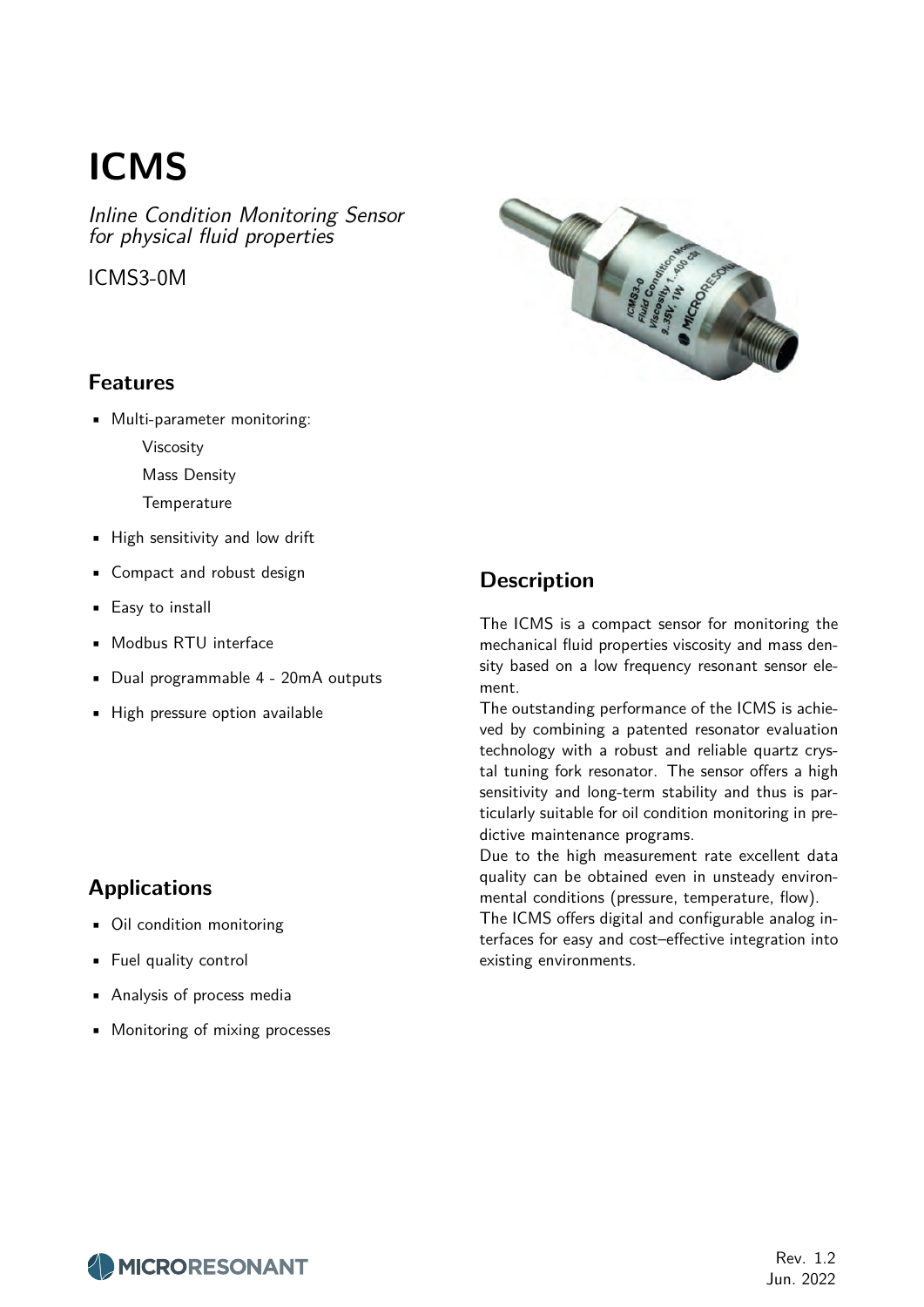# **1 General Specifications**

| <b>Description</b>                  |                        | min   | typ                  | max | Unit         |
|-------------------------------------|------------------------|-------|----------------------|-----|--------------|
| Mechanical                          |                        |       |                      |     |              |
| Size (drawings see sec. 7.)         |                        |       | $\bigcirc$ 30 x 93.4 |     | mm           |
| Mass                                |                        |       | 150                  |     | g            |
| Mounting                            |                        |       | G3/8"                |     |              |
| Torque                              |                        | 31    |                      | 39  | Nm           |
| <b>Operating Conditions</b>         |                        |       |                      |     |              |
| <b>Tolerated Particle Size</b>      |                        |       |                      | 250 | $\mu$ m      |
| Oil Pressure                        |                        |       |                      | 50  | bar          |
| Ambient Temperature                 | $T_{\mathsf{amb}}$     | $-40$ |                      | 105 | $^{\circ}$ C |
| Fluid Temperature                   | $T_{\mathsf{fluid}}$   | $-40$ |                      | 125 | $\circ$ C    |
| Supply                              |                        |       |                      |     |              |
| Voltage                             |                        | 9     | 24                   | 35  | $\vee$       |
| Power Consumption                   | without analog outputs |       | 1                    |     | W            |
| Interfaces                          |                        |       |                      |     |              |
| Connector                           | EN 61076-2-101         |       | M12-8                |     |              |
|                                     |                        |       | A-coding             |     |              |
| Analog Outputs                      | $2 \times 4 - 20$ mA   |       |                      |     |              |
| Digital                             | Modbus RTU             |       |                      |     |              |
| Conformity                          |                        |       |                      |     |              |
| <b>CE</b>                           | EN 61000-6-1/2/3/4     |       |                      |     |              |
| Ingress Protection (M12 mated, 24h) | <b>DIN EN 60529</b>    |       | <b>IP68</b>          |     |              |
| Compliant Fluids                    |                        |       |                      |     |              |
| Mineral and Synthetic Oils          |                        |       |                      |     |              |
| further approvals on request        |                        |       |                      |     |              |

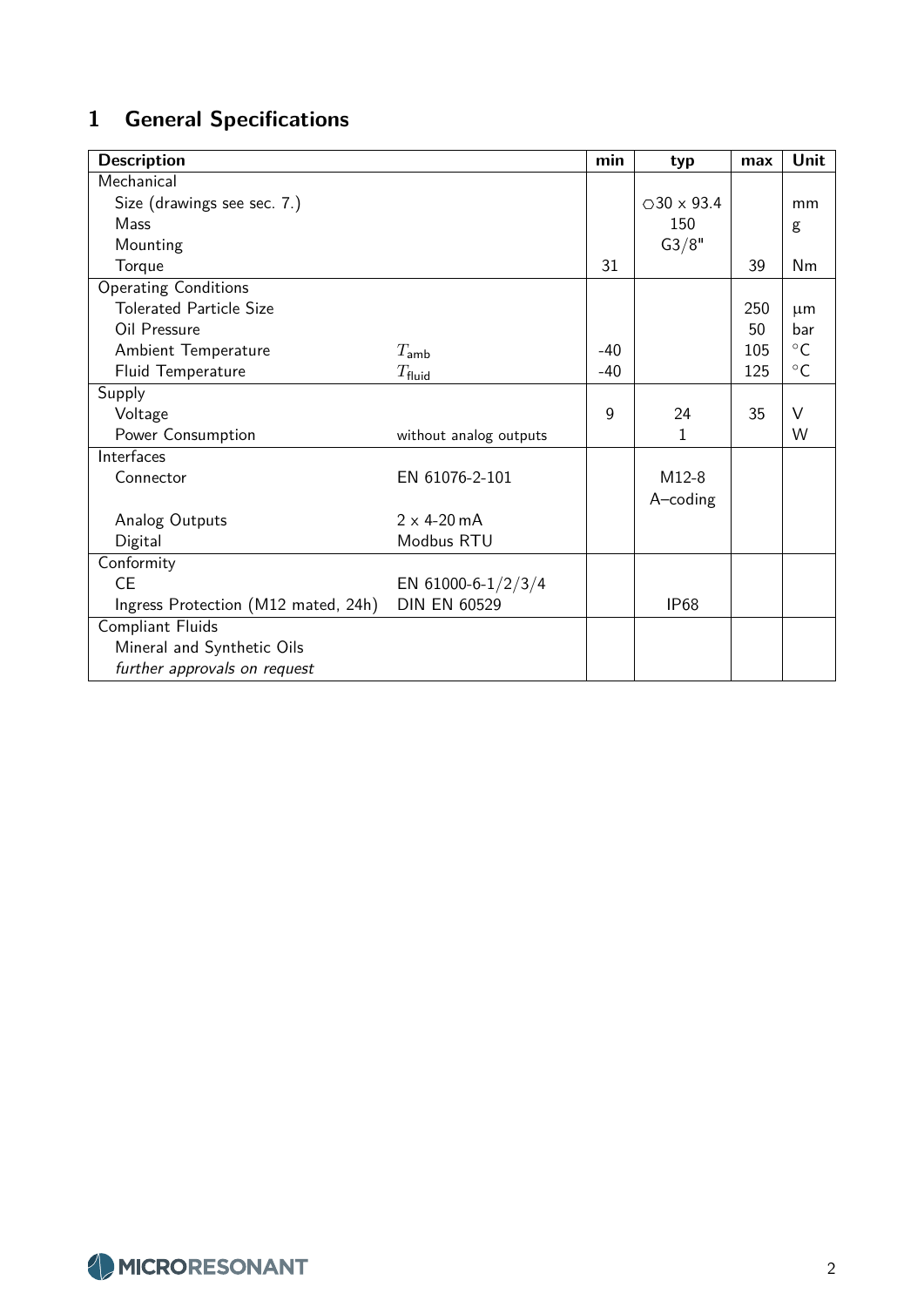## **2 Measurement Specifications**

Specifications at an ambient temperature of 24◦C in reference liquid: Cannon Instruments N140 viscosity standard at 40◦C, unless otherwise noted.

| <b>Description</b>                                 |                         | min   | typ          | max     | Unit                          |
|----------------------------------------------------|-------------------------|-------|--------------|---------|-------------------------------|
| Measurement Range                                  |                         |       |              |         |                               |
| Resonator Frequency                                |                         |       | $20 - 25$    |         | kHz                           |
| Viscosity (kinematic)                              | $\mathcal V$            | 1     |              | 400     | cSt $(=\text{mm}^2/\text{s})$ |
| Density                                            | ρ                       | 0.5   |              | 1.5     | g/cm <sup>3</sup>             |
| Temperature                                        |                         | $-40$ |              | 125     | $^{\circ}$ C                  |
| Data Rate                                          |                         |       | $\mathbf{1}$ |         | 1/s                           |
| Analog Output 4-20mA                               |                         |       |              |         |                               |
| Accuracy                                           |                         |       |              | $\pm 1$ | $%$ FS                        |
| Supply headroom                                    | $V_{Supply} - V_{Load}$ | 4.8   |              |         | V                             |
| Trueness (according to ISO 5725-1) <sup>1, 2</sup> |                         |       |              |         |                               |
| Viscosity                                          | $v \leq 200 c$ St       |       | $\pm 1$      | $\pm 2$ | $\% \pm 0.1$ cSt              |
|                                                    | v > 200 cSt             |       |              | $\pm 5$ | $\frac{0}{0}$                 |
| Density                                            | $v \leq 200$ cSt        |       | $\pm$ 0.2    | $\pm 1$ | $\frac{0}{0}$                 |
|                                                    | v > 200 cSt             |       |              | $\pm 2$ | $\%$                          |
| Temperature                                        |                         |       | $\pm 0.1$    | $\pm 1$ | $\circ$ C                     |
| Repeatability (relative standard deviation) 3      |                         |       |              |         |                               |
| Viscosity <sup>4</sup>                             | $v = 50 cSt$            |       | 0.3          |         | $\frac{0}{0}$                 |
| Density <sup>4</sup>                               | $v = 50 cSt$            |       | 0.05         |         | $\%$                          |
| Temperature                                        |                         |       | 0.02         |         | $^{\circ}$ C                  |

 $4$ See Fig. 1 and 2.



<sup>&</sup>lt;sup>1</sup>Valid for Newtonian liquids.

<sup>&</sup>lt;sup>2</sup>Custom calibration on request.

 ${}^{3}$ Standard deviation for 100 consecutive measurements under constant conditions, data filter disabled.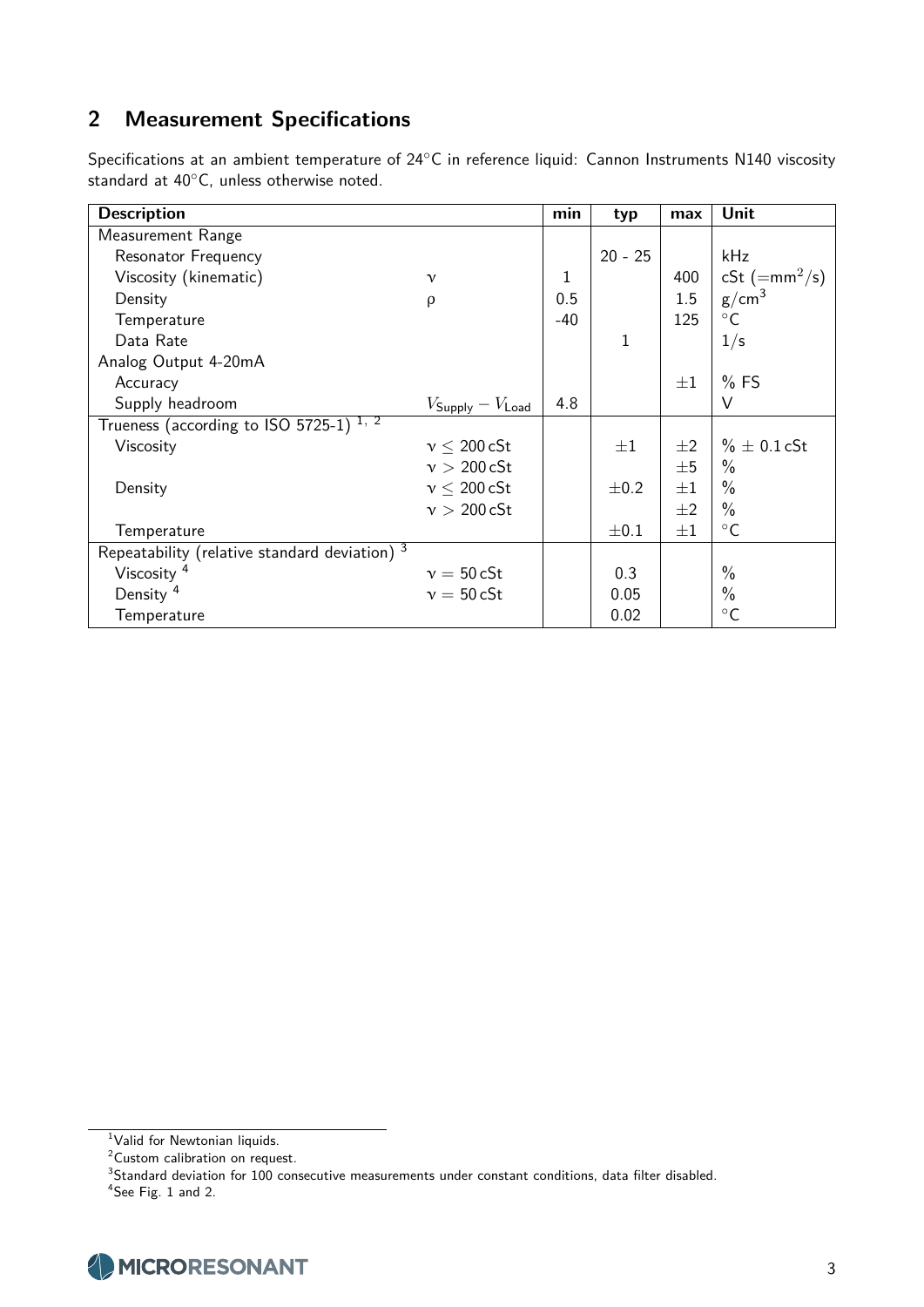

Figure 1: Normalized relative standard deviation (RSD) of viscosity as a function of viscosity.



Figure 2: Normalized relative standard deviation (RSD) of density as a function of viscosity.

### **3 Electrical Connections**

Power supply and signals share a male M12-8 connector with A–coding according to DIN EN 61076-2-101. Install using shielded cables only.

| Pin | Signal           | Notes                            |
|-----|------------------|----------------------------------|
| 1   | OUT <sub>1</sub> | 4-20mA output                    |
| 2   | CFG reset        | Connect to Ground                |
| 3   | Terminator       | Connect to pin 4 for termination |
| 4   | <b>RS485 A</b>   | Modbus RTU                       |
| 5   | <b>RS485 B</b>   | Modbus RTU                       |
| 6   | OUT <sub>2</sub> | 4-20mA output                    |
| 7   | $+24V$           | Supply                           |
| 8   | 0V               | Ground                           |



Pin arrangement (sensor side)

The internal 120  $\Omega$  resistor for RS485 bus termination is activated by connecting pin 3 to the RS485 A line (pin 4). To deactivate termination either connect pin 3 to RS485 B line (pin 5) or leave it unconnected. Any connection should be as close as possible to the sensor.

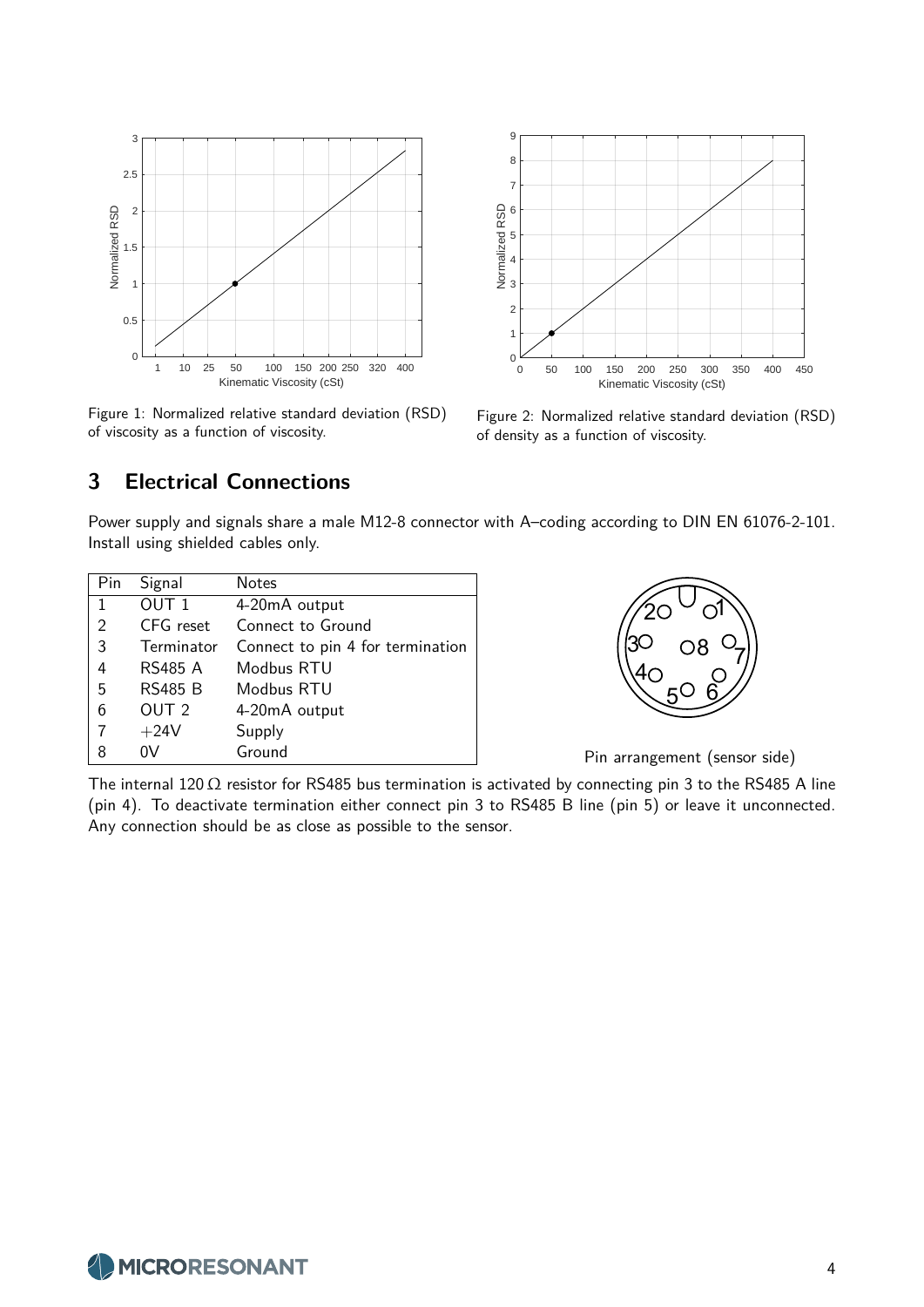### **4 Data Filter**

The raw data rate of the sensor is approximately one measurement per second. In order to provide reliable low-noise results in applications with lower data rate requirements, the ICMS provides a moving average filter for all measured parameters. The length of the filter is configurable from 1 to 256 seconds through a Modbus register with a default value set to 60 s. Erroneous measurements (such as e.g. out-of-range) are stored in the filter as well but discarded in the averaging process. Therefore, the output of the filter will provide valid results as long as there is valid data in the filter.

### **5 Modbus Interface**

Modbus RTU over RS–485 can be used to retrieve measurement results and status information and for configuration of filter settings, analog outputs, and the Modbus interface itself. All data is organized in 16–bit registers using signed or unsigned integer values. Where necessary two registers are combined (MSB first) to represent a 32–bit integer.

The supported Modbus function codes are:

- 3: read holding registers
- 6: write single holding register
- 16: write multiple holding registers

#### **5.1 Default Configuration**

The default configuration is 19200 baud and device address 1. When communicating with the device a timeout value of at least 2 s should be used. Please note that all changes to the configuration (except for the Modbus interface) are applied immediately but are only saved permanently when 1 (0x0001) is written to the command register.

In case of misconfiguration the sensor can be reset to this factory defaults by applying the following procedure:

- Make sure the sensor is powered properly.
- Connect pin 2 to the supply voltage (nominal  $+24 \text{ VDC}$ , pin 7) for at least 10 seconds.
- Unpower the sensor.
- Connect pin 2 to ground and power the sensor again.
- After restart, the configuration (in particular baud rate and device address) will be reset to factory defaults.

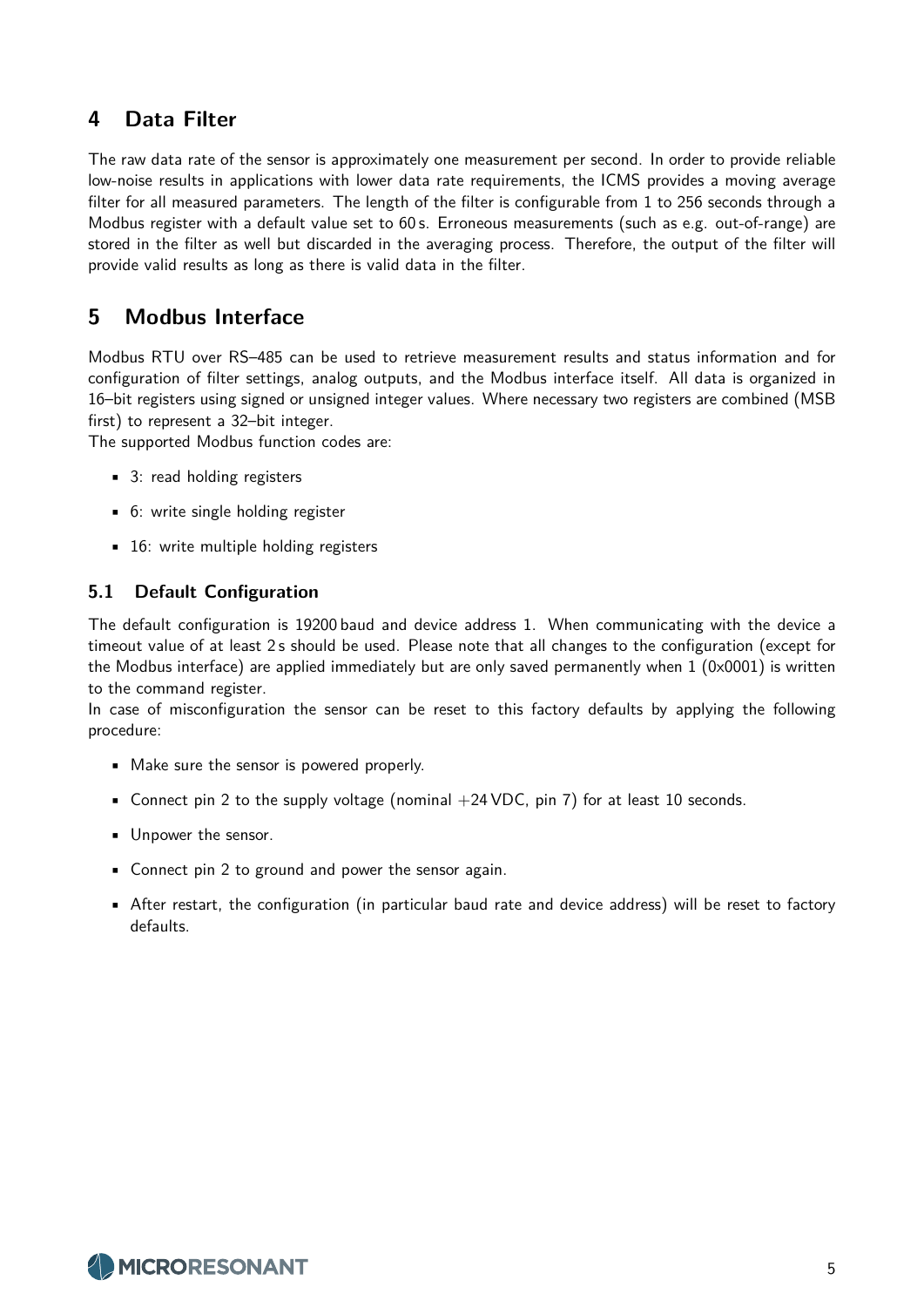### **5.2 Modbus Register Map**

|                | Address                    | Description            | Unit               | size           | datatype    | r/w  |
|----------------|----------------------------|------------------------|--------------------|----------------|-------------|------|
| <b>DEC</b>     | <b>HEX</b>                 |                        |                    | words          |             |      |
| 0              | 0x0000                     | General Purpose        |                    | $\mathbf 1$    | uint16      | rw   |
| $\mathbf{1}$   | 0x0001                     | <b>HW Revision ID</b>  |                    | $\mathbf{1}$   | uint16      | r    |
| $\overline{2}$ | 0×0002                     | Serial Number          |                    | $\overline{2}$ | uint32      | r    |
| 4              | 0x0004                     | Firmware Date          |                    | $\overline{2}$ | ulnt32      | r    |
| 6              | 0x0006                     | reserved               |                    | $\overline{1}$ |             |      |
| $\overline{7}$ | 0x0007                     | reserved               |                    | $\mathbf{1}$   |             |      |
| 8              | 0×0008                     | Error Count            |                    | $\overline{2}$ | ulnt32      | r    |
|                | <b>Measurement Results</b> |                        |                    |                |             |      |
| 16             | 0x0010                     | Measurement $#$        |                    | $\overline{2}$ | ulnt32      | r    |
| 18             | 0×0012                     | Viscosity              | 0.01 cSt           | $\mathbf{1}$   | ulnt16      | r    |
| 19             | 0×0013                     | Density                | 0.1 g/l            | $\mathbf{1}$   | ulnt16      | r    |
| 20             | 0×0014                     | reserved               |                    | $\mathbf{1}$   |             |      |
| 21             | 0×0015                     | reserved               |                    | $\overline{1}$ |             |      |
| 22             | 0x0016                     | Temperature            | $0.01\ ^{\circ}$ C | $\mathbf{1}$   | slnt16      | r    |
| 23             | 0x0017                     | Status Code            |                    | $\mathbf{1}$   | ulnt16      | r    |
|                | <b>Config Data Block</b>   |                        |                    |                |             |      |
| 32             | 0×0020                     | <b>LOCK Register</b>   |                    | $\mathbf{1}$   | ulnt16      | rw   |
| 33             | 0x0021                     | Command                |                    | $\mathbf 1$    | ulnt16      | r(w) |
| 34             | 0x0022                     | <b>Baud Rate</b>       |                    | $\overline{2}$ | ulnt32      | r(w) |
| 36             | 0x0024                     | Address                |                    | $\mathbf{1}$   | ulnt16      | r(w) |
| 37             | 0×0025                     | reserved               |                    | $\mathbf{1}$   |             |      |
| 38             | 0×0026                     | Filter Length          |                    | $\mathbf 1$    | ulnt16      | r(w) |
| 39             | 0x0027                     | reserved               |                    | $\overline{1}$ |             |      |
| 40             | 0×0028                     | OUT1_select            |                    | $\mathbf 1$    | ulnt16      | r(w) |
| 41             | 0×0029                     | OUT1_min               |                    | $\mathbf{1}$   | $u/s$ Int16 | r(w) |
| 42             | 0x002A                     | $OUT1$ <sub>_max</sub> |                    | $\mathbf 1$    | $u$ /slnt16 | r(w) |
| 43             | 0x002B                     | reserved               |                    | $\mathbf{1}$   |             |      |
| 44             | 0x002C                     | OUT2_select            |                    | $\mathbf{1}$   | uint16      | r(w) |
| 45             | 0x002D                     | OUT2_min               |                    | $\overline{1}$ | $u/s$ Int16 | r(w) |
| 46             | 0x002E                     | OUT2_max               |                    | $\mathbf{1}$   | $u/s$ Int16 | r(w) |
| 47             | 0x002F                     | reserved               |                    | $\mathbf{1}$   |             |      |

Table 1: Modbus register map.

#### **5.3 Description of Registers**

#### **General Purpose**

This is an unused register that can be used freely. The content of this register may be altered at reset.

#### **HW Revision ID**

Hardware version of the sensor.

#### **Serial Number**

Serial number of the sensor.

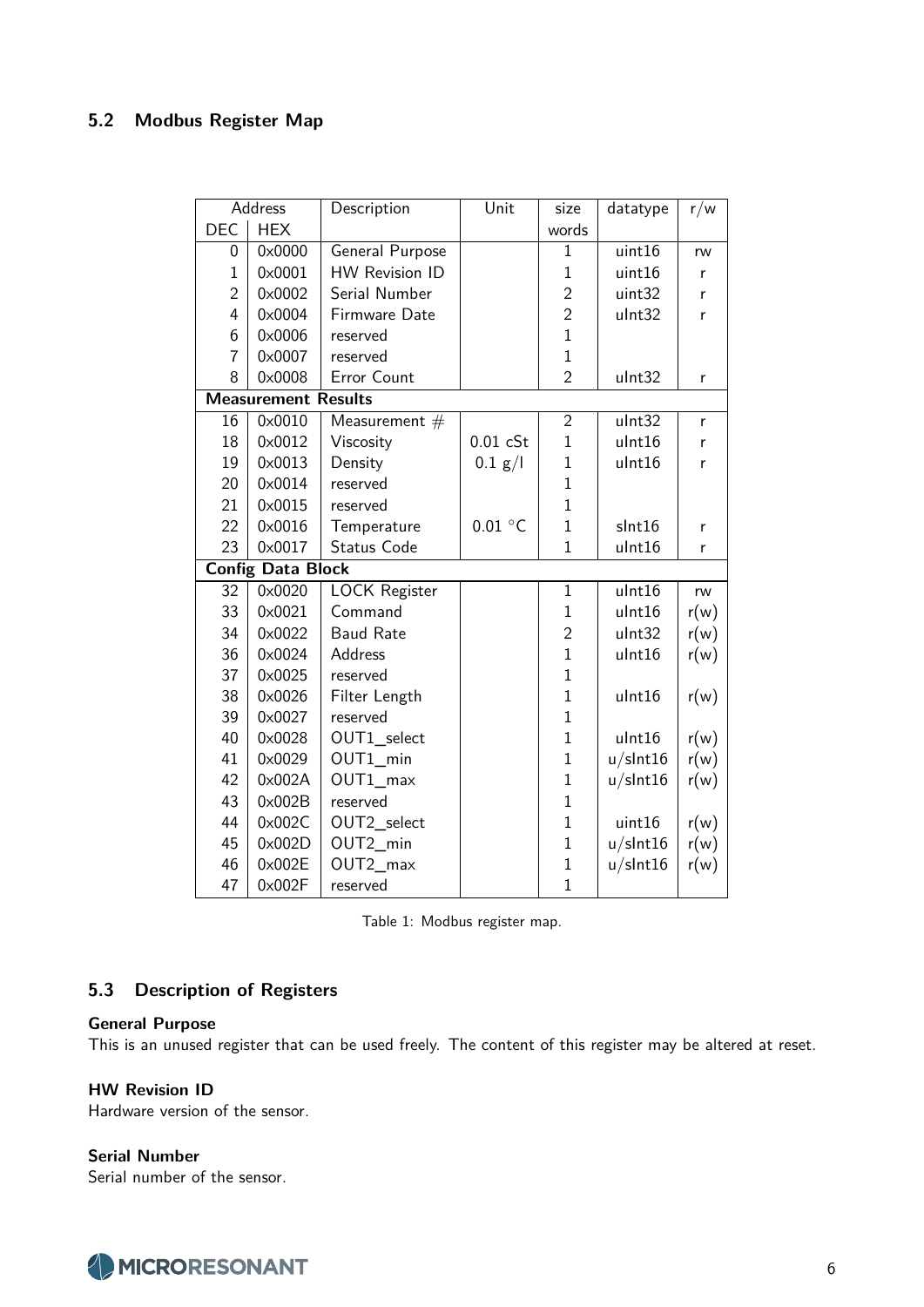#### **Firmware Date**

Timestamp of the sensor firmware in UNIX time format.

#### **Error Count**

Counter for measurement errors including out-of-range events. At powerup, this value is set to zero.

#### **Measurement Results**

Each measurement is assigned a consecutive number which is reset to 0 at powerup and can be read from the Modbus registers. Measurement results are scaled according to section 5.2 and encoded in signed/unsigned 16–bit integers. Invalid results are indicated by a value of 0xFFFF.

#### **Status Code**

This register is used to report measurement and error/warning conditions. Each bit that is set to 1 indicates a specific condition:

| Bit  | Description                | Possible Reasons                       |
|------|----------------------------|----------------------------------------|
| O    | No resonance detected      | Resonance search is still in progress, |
|      |                            | Liquid out of measurement range,       |
|      |                            | Sensor damaged or contaminated         |
|      | Out of range               | At least one parameter is out of range |
| 2    | Frequency controller error | Viscosity or density out of range      |
|      | Noise error                | Electromagnetic interference,          |
|      |                            | Very high flow velocity                |
| 4    | Invalid configuration      | Invalid or missing configuration       |
| 5    | Resonator error            | Resonator damaged                      |
| 6    | Temperature sensor error   | Temperature sensor damaged             |
|      | Hardware error             | Damaged sensor electronics             |
| 8-15 | reserved                   |                                        |

Table 2: Interpretation of Status Code bits.

#### **LOCK Register**

Registers of the Config Data Block are prevented from accidental write access by the LOCK register. To enable write mode for the Config Data Block (including the Command register) write 44252 (0xACDC) to the LOCK register. After the configuration is finished set the LOCK register 0 to prevent accidental damage to the configuration.

#### **Command Register**

To permanently save changes write  $1$  (0x0001) to the Command register. Please note that this operation may take about 1 s. When writing 255 (0x00FF) to the Command register the device is restarted.

#### **Baud Rate**

Baud rate of the Modbus interface. Accepted values are 9600, 19200, and 115200 baud. Default value: 19200 baud. Changes are activated after a restart.

#### **Address**

Device address of the sensor. Default value: 1. Changes are activated after a restart.

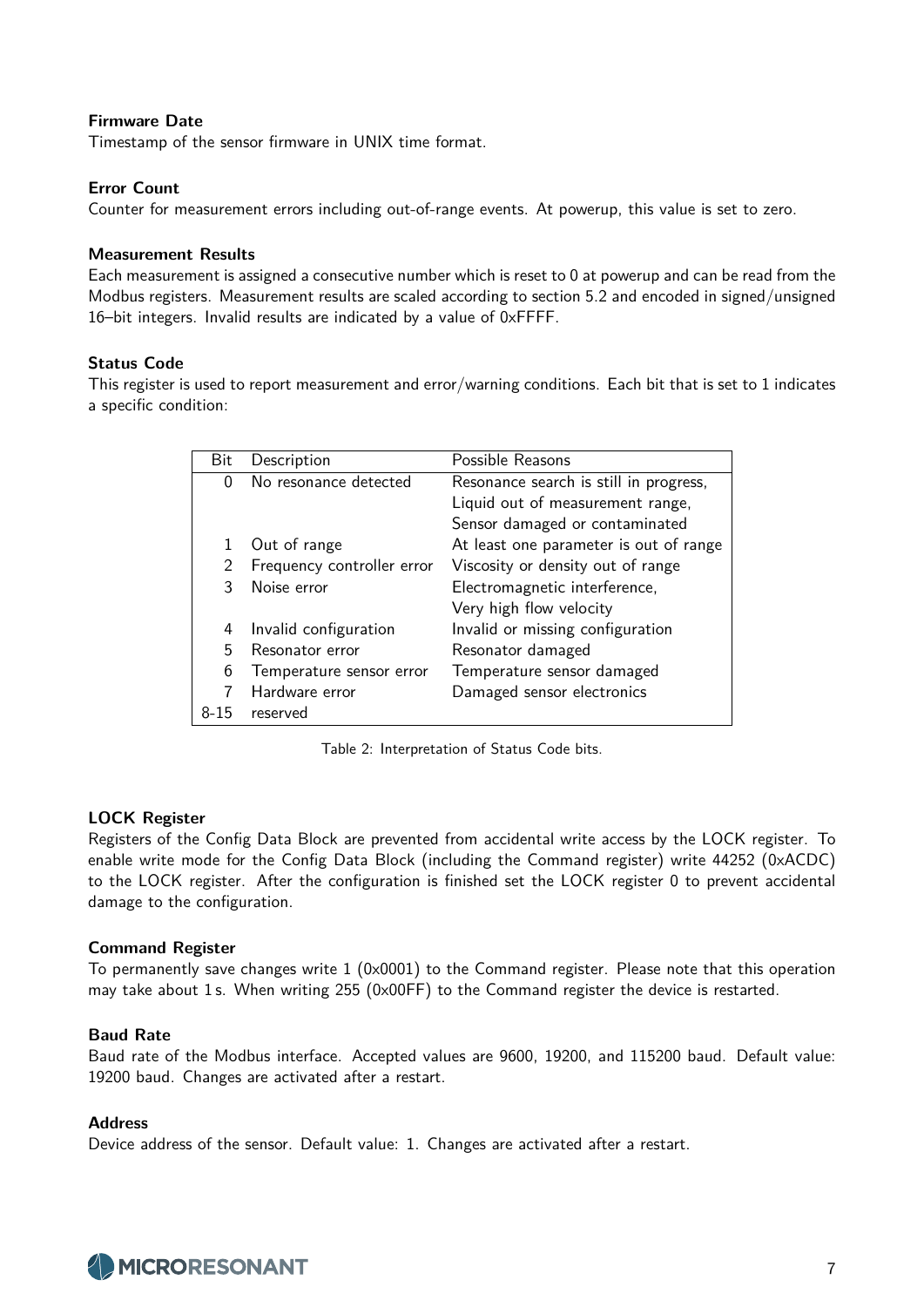#### **Filter Length**

Length of the moving average data filter in the range of 1 to 256. Default value: 60.

#### **OUTx\_select**

Selection of parameter that is mapped to analog output  $x$ , where  $x$  is 1 or 2.

| Value | Selection       |
|-------|-----------------|
| 0     | Output disabled |
| 18    | Viscosity       |
| 19    | Density         |
| 22    | Temperature     |

Table 3: Selection of analog output parameter.

#### **OUTx\_min**

Value that is mapped to 4 mA output current. This value must be scaled and encoded in the same way as the selected measurement parameter (see section 5.2). If the measurement result is lower than this limit, the output remains at 4 mA as long as the result is valid (saturation).

#### **OUTx\_max**

Value that is mapped to 20 mA output current. This value must be scaled and encoded in the same way as the selected measurement parameter (see section 5.2). If the measurement result is higher than this limit, the output remains at 20 mA as long as the result is valid (saturation).

By default analog output 1 is configured for temperature (-40  $\ldots$  125 °C) and analog output 2 is configured for viscosity (0 .. 400 cSt). An invalid measurement result is represented by an output current of 1 mA.

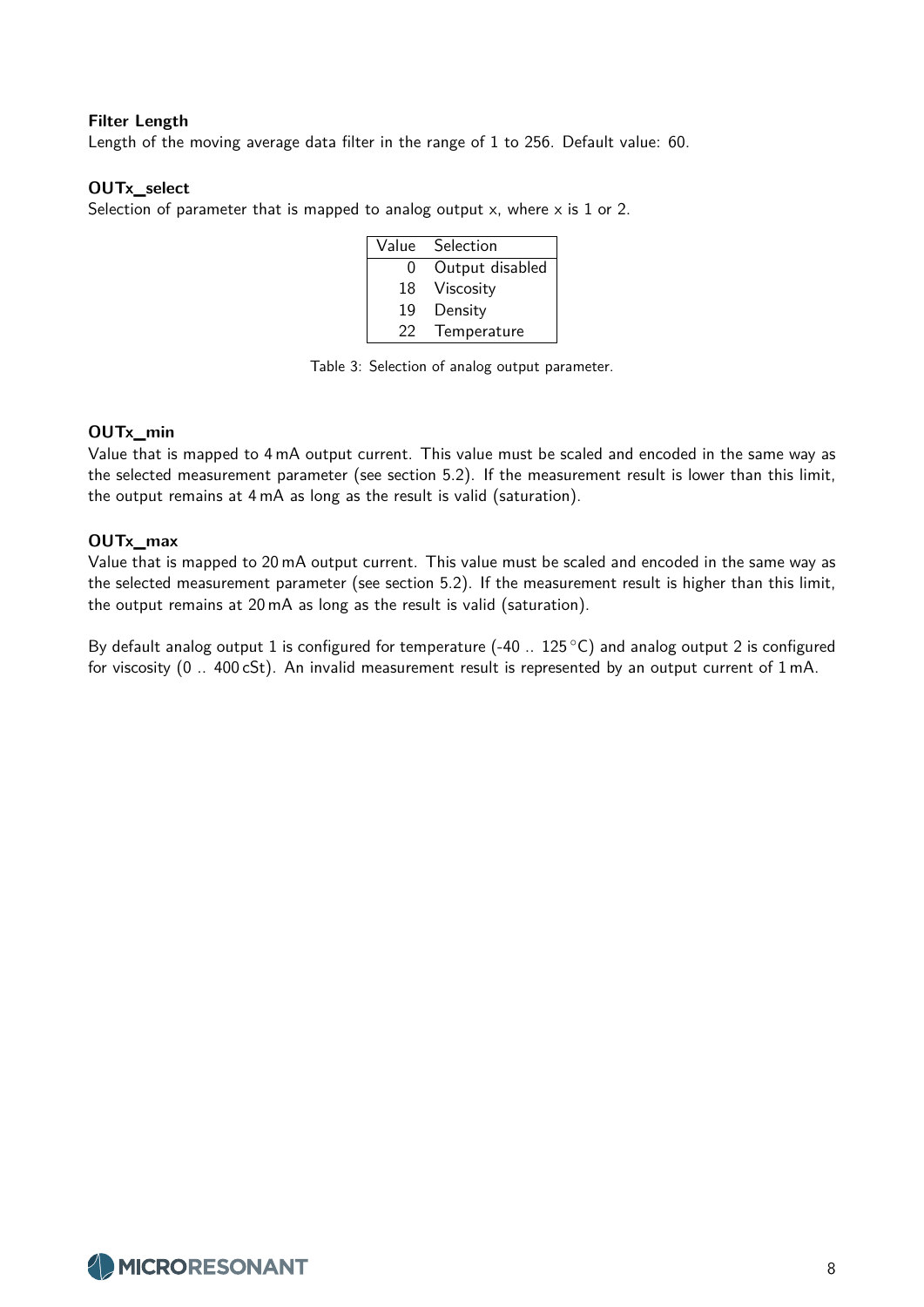### **6 Mounting and Handling**

The sensor element of the ICMS is a quartz crystal tuning fork resonator. To protect this resonator from mechanical impacts, the ICMS features a permanent protective cap. The liquid can enter this cap through an opening at the tip and leave through openings at the side.

It is recommended to mount the sensor in a T-fitting (inlet opposite to the sensor and outlet to the side) or a similar setup. For sealing we recommend a bonded seal washer; Torque required for these washers typically is the range of 31 – 39 Nm.



Recommended mounting orientation.

The sensor element of the ICMS is virtually insensitive to mounting orientation, flow direction or pressure. Nevertheless, for optimal performance we recommend considering a few details:

- Air bubbles change the mechanical properties of a liquid and thus influence the measurement. Make sure no air pockets can get trapped at the sensor and potential bubbles are carried away from the sensor by flow or buoyancy. Avoid feeding oil with entrained air to the sensor and be aware that dissolved gases in the oil may form bubbles when pressure is reduced.
- When placing the sensor in a reservoir or a sump the flow rate may be very low. This may lead to extremely slow reaction of the sensor, to residuals influencing the measurement or even clogging the sensor.
- Although the sensor element itself is virtually insensitive to pressure, the viscosity of oil is a function of pressure. The effect of pressure fluctuation on the measurements are generally more pronounced at higher pressure.
- Consider the heat transfer from the liquid to the sensor case when operating at high liquid temperature.

If cleaning of the sensor is necessary use suitable solvents (e.g. white spirit or alcohol).

#### Do **not**

- use compressed air as this may damage the resonator permanently due to high flow velocity.
- penetrate the protective cap with any kind of object (e.g. needles or wires).